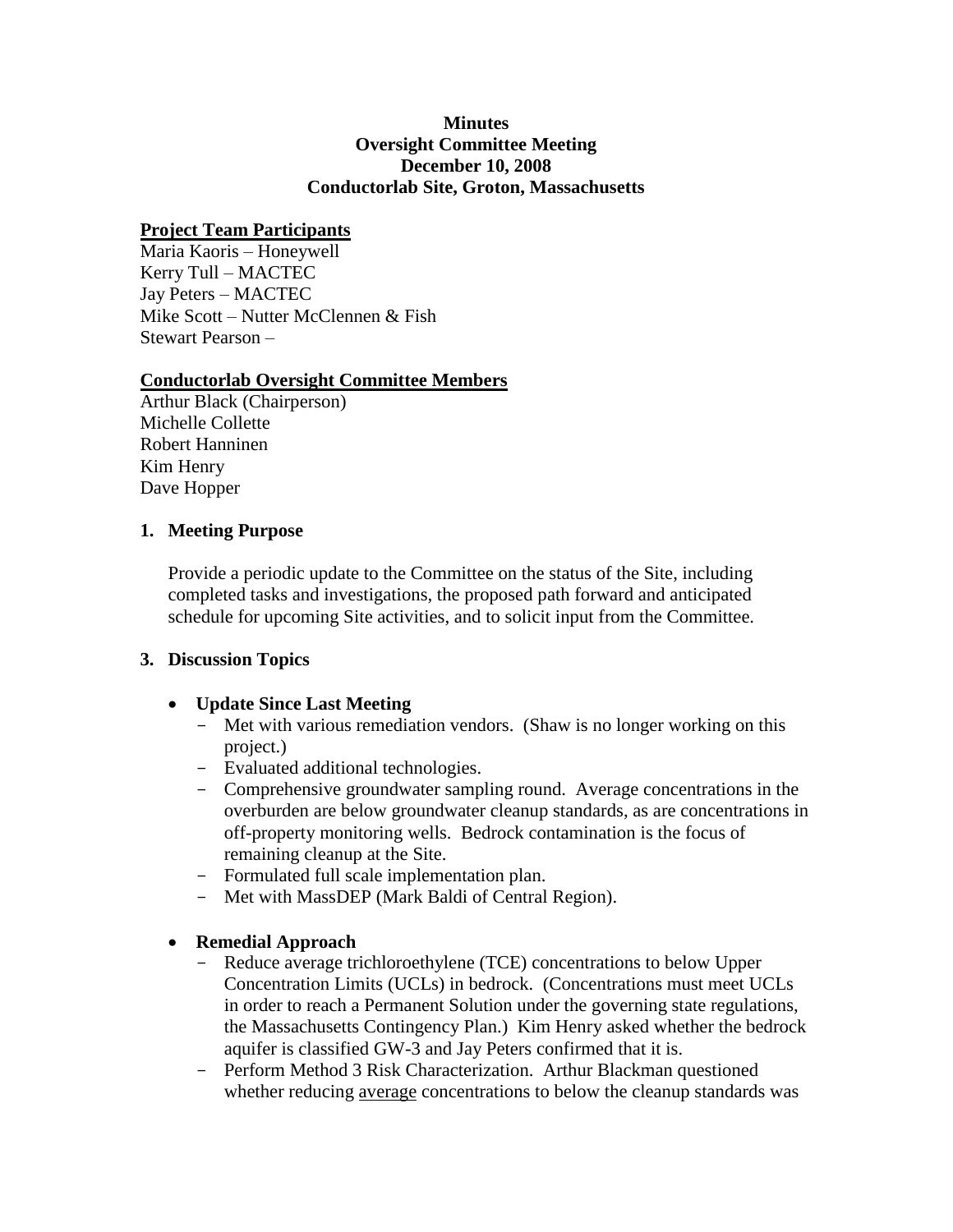sufficiently protective of human health. Jay Peters explained that the Massachusetts Contingency Plan allows for averaging and that the cleanup standards are sufficiently conservative to allow for this averaging approach. Dave Hopper noted that the concept of risk-based cleanup had not been discussed by Honeywell in previous presentations to the committee.

- Determine need to remediate hexavalent chromium based on findings of Risk Characterization.
- In situ chemical oxidation (ISCO) has been selected as the remediation technology because it is effective for high contaminant concentrations and the reaction time is short compared to other technologies. ISCO will consist of an initial treatment with Fenton's reagent, followed by iron-catalyzed persulfate.

### **Remedy Implementation**

- MACTEC will team with ISCO vendor.
- MACTEC and ISCO vender will refine the design for injecting the oxidants.
- Fracture pattern in the bedrock will be characterized to make sure that the oxidant can be successfully delivered to the contaminants.
- Remedy implementation will require multiple rounds of injection and interim monitoring.
- Groundwater treatment will be shutdown during remedy implementation to allow fracture characterization during non-pumping conditions and to minimize interference with ISCO. Groundwater treatment will be restarted if needed.
- Monitoring will be conducted after completion.

# **Remedy Development and Design**

- Three dimensional modeling will be performed to assist with the design.
- Additional wells and a trench will be installed for injecting the oxidant into the bedrock.
- Distribution of TCE and hexavalent chromium in the fracture network in the bedrock will be evaluated.
- Ability to deliver ISCO reagent to contaminants in the fracture network will be evaluated.

#### **Measures of Success**

- The goal of ISCO is reduce contaminant concentrations such that the groundwater treatment system can be permanently turned off.
- Average contaminant concentrations must be reduced below UCLs in order to achieve a Permanent Solution under the Massachusetts Contingency Plan (Class A Response Action Outcome [RAO]).
- Allow future development and use of the property.
- **Next Steps**
	- Work with ISCO vendor.
	- Install additional injection points.
	- Shutdown groundwater treatment system.